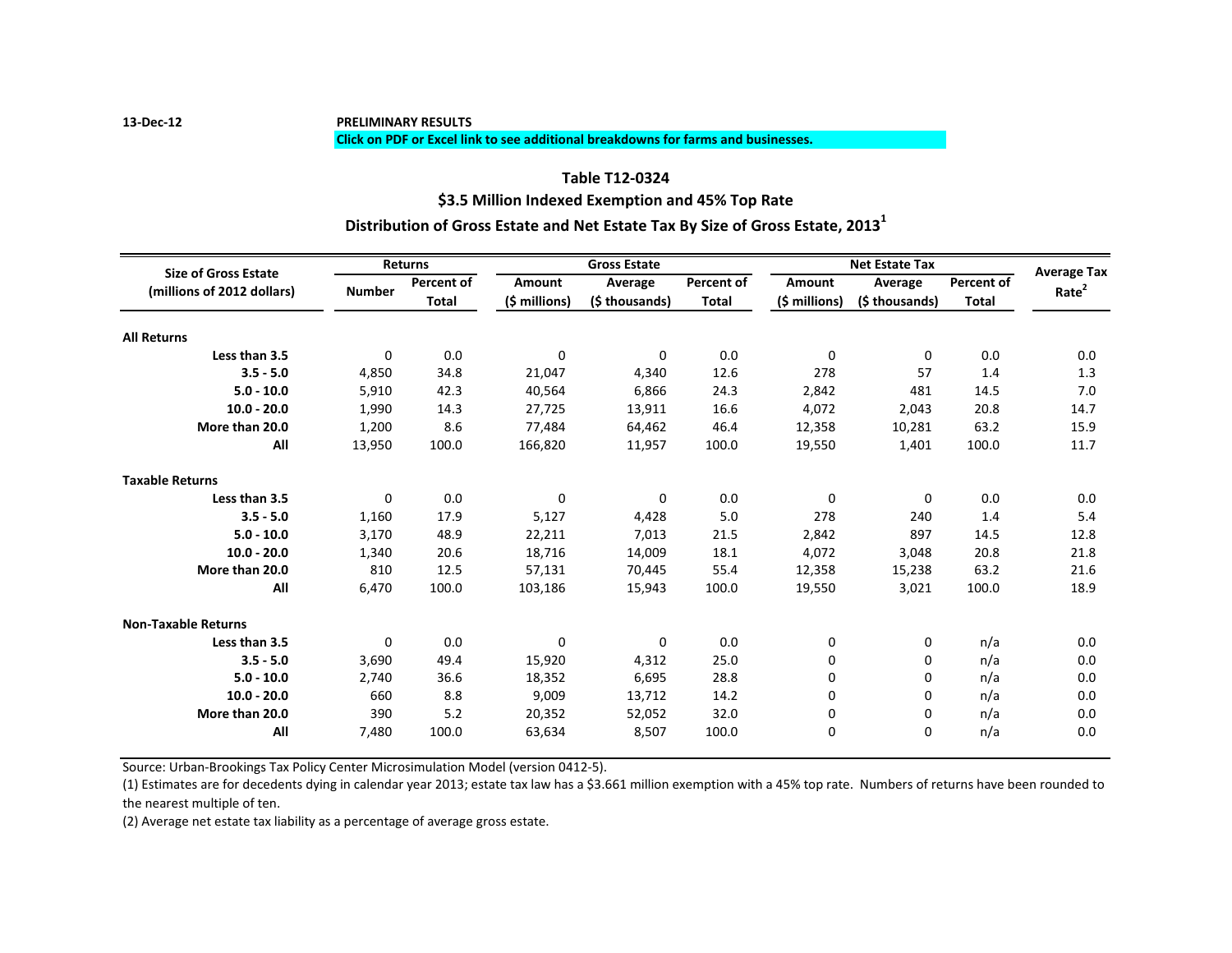#### **Table T12-0324**

**\$3.5 Million Indexed Exemption and 45% Top Rate**

### **Distribution of Gross Estate and Net Estate Tax By Size of Gross Estate, 2013<sup>1</sup>**

# **Farms and Businesses Under \$5 Million<sup>2</sup>**

| <b>Size of Gross Estate</b><br>(millions of 2012 dollars) | Returns       |                            | <b>Gross Estate</b> |                           |                                   | <b>Net Estate Tax</b>   |                           |                     |                                         |
|-----------------------------------------------------------|---------------|----------------------------|---------------------|---------------------------|-----------------------------------|-------------------------|---------------------------|---------------------|-----------------------------------------|
|                                                           | <b>Number</b> | <b>Percent of</b><br>Total | <b>Amount</b>       | Average<br>(\$ thousands) | <b>Percent of</b><br><b>Total</b> | Amount<br>(\$ millions) | Average<br>(\$ thousands) | Percent of<br>Total | <b>Average Tax</b><br>Rate <sup>3</sup> |
|                                                           |               |                            | $(5$ millions)      |                           |                                   |                         |                           |                     |                                         |
| <b>All Returns</b>                                        |               |                            |                     |                           |                                   |                         |                           |                     |                                         |
| Less than 3.5                                             | $\mathbf 0$   | 0.0                        | $\mathbf 0$         | 0                         | 0.0                               | $\mathbf 0$             | $\mathbf 0$               | 0.0                 | 0.0                                     |
| $3.5 - 5.0$                                               | 310           | 64.4                       | 1,256               | 4,090                     | 53.4                              | $\overline{2}$          | 6                         | 7.6                 | 0.2                                     |
| $5.0 - 10.0$                                              | 170           | 35.6                       | 1,098               | 6,457                     | 46.6                              | 24                      | 139                       | 92.4                | 2.2                                     |
| All                                                       | 480           | 100.0                      | 2,353               | 4,933                     | 100.0                             | 26                      | 54                        | 100.0               | 1.1                                     |
| <b>Taxable Returns</b>                                    |               |                            |                     |                           |                                   |                         |                           |                     |                                         |
| Less than 3.5                                             | 0             | 0.0                        | $\mathbf 0$         | $\Omega$                  | 0.0                               | 0                       | $\mathbf 0$               | 0.0                 | 0.0                                     |
| $3.5 - 5.0$                                               | 10            | 22.5                       | 41                  | 4,591                     | 16.1                              | 2                       | 217                       | 7.6                 | 4.7                                     |
| $5.0 - 10.0$                                              | 30            | 77.5                       | 216                 | 6,959                     | 83.9                              | 24                      | 764                       | 92.4                | 11.0                                    |
| All                                                       | 40            | 100.0                      | 257                 | 6,426                     | 100.0                             | 26                      | 641                       | 100.0               | 10.0                                    |
| <b>Non-Taxable Returns</b>                                |               |                            |                     |                           |                                   |                         |                           |                     |                                         |
| Less than 3.5                                             | $\mathbf 0$   | 0.0                        | $\mathbf 0$         | $\Omega$                  | 0.0                               | 0                       | 0                         | n/a                 | 0.0                                     |
| $3.5 - 5.0$                                               | 300           | 68.2                       | 1,214               | 4,074                     | 57.9                              | 0                       | 0                         | n/a                 | 0.0                                     |
| $5.0 - 10.0$                                              | 140           | 31.8                       | 882                 | 6,345                     | 42.1                              | 0                       | 0                         | n/a                 | 0.0                                     |
| All                                                       | 440           | 100.0                      | 2,096               | 4,797                     | 100.0                             | 0                       | 0                         | n/a                 | 0.0                                     |

Source: Urban-Brookings Tax Policy Center Microsimulation Model (version 0412-5).

(1) Estimates are for decedents dying in calendar year 2013; estate tax law has a \$3.661 million exemption with a 45% top rate. Numbers of returns have been rounded to the nearest multiple of ten.

(2) Estate tax returns where farm and business assets represent at least half of gross estate and these assets total no more than \$5 million.

(3) Average net estate tax liability as a percentage of average gross estate.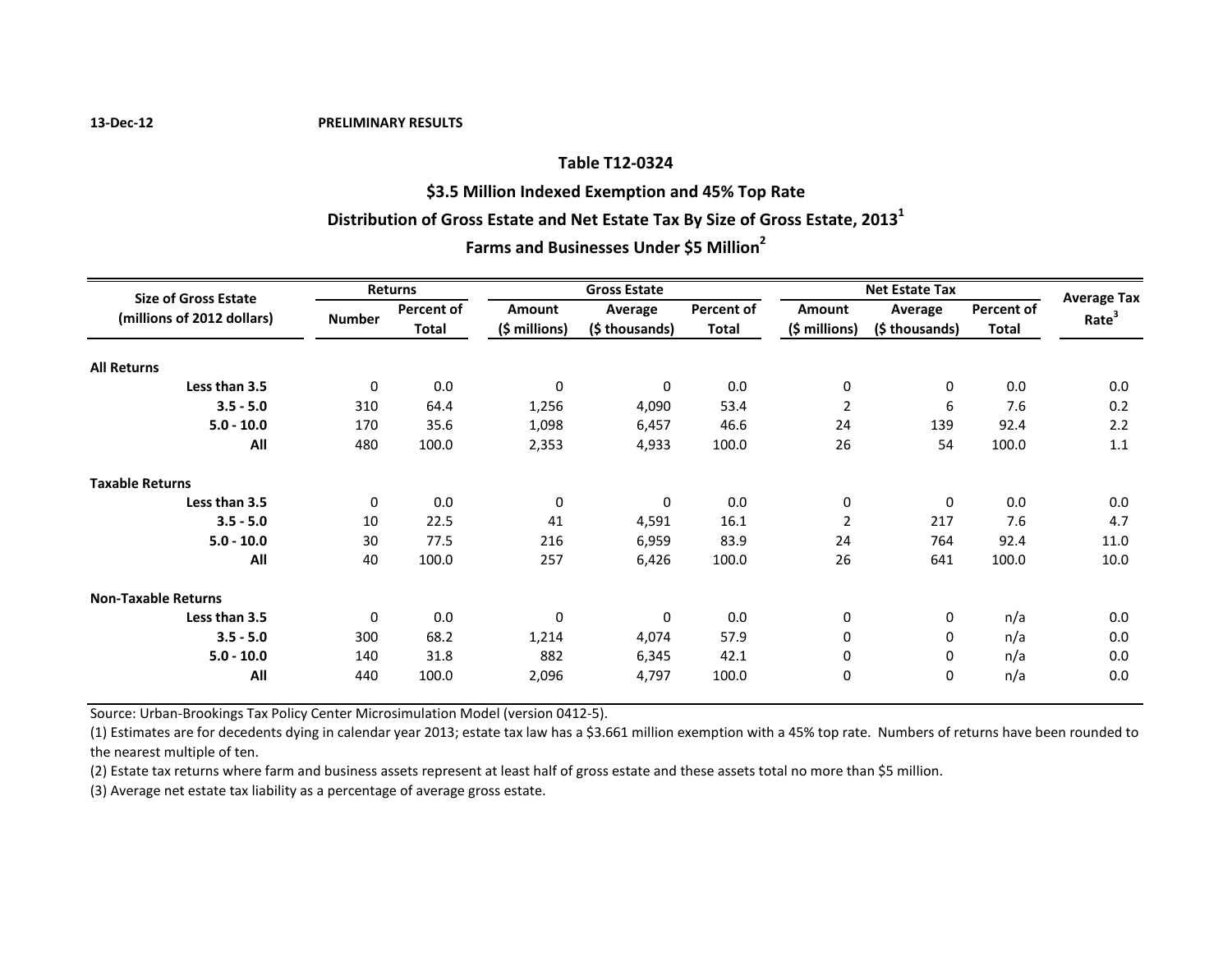#### **Table T12-0324**

### **\$3.5 Million Indexed Exemption and 45% Top Rate**

# **Distribution of Gross Estate and Net Estate Tax By Size of Gross Estate, 2013<sup>1</sup>**

# **Farms and Businesses<sup>2</sup>**

| <b>Size of Gross Estate</b><br>(millions of 2012 dollars) | Returns       |                            | <b>Gross Estate</b>            |                           |                            | <b>Net Estate Tax</b>          |                           |                            | <b>Average Tax</b> |
|-----------------------------------------------------------|---------------|----------------------------|--------------------------------|---------------------------|----------------------------|--------------------------------|---------------------------|----------------------------|--------------------|
|                                                           | <b>Number</b> | Percent of<br><b>Total</b> | <b>Amount</b><br>(\$ millions) | Average<br>(\$ thousands) | Percent of<br><b>Total</b> | <b>Amount</b><br>(\$ millions) | Average<br>(\$ thousands) | Percent of<br><b>Total</b> | Rate <sup>3</sup>  |
|                                                           |               |                            |                                |                           |                            |                                |                           |                            |                    |
| Less than 3.5                                             | 0             | 0.0                        | $\mathbf 0$                    | $\Omega$                  | 0.0                        | 0                              | 0                         | 0.0                        | 0.0                |
| $3.5 - 5.0$                                               | 310           | 42.2                       | 1,256                          | 4,090                     | 9.8                        | 2                              | 6                         | 0.2                        | 0.2                |
| $5.0 - 10.0$                                              | 220           | 30.7                       | 1,570                          | 7,039                     | 12.3                       | 36                             | 162                       | 2.9                        | 2.3                |
| $10.0 - 20.0$                                             | 90            | 11.7                       | 1,163                          | 13,681                    | 9.1                        | 148                            | 1,736                     | 11.9                       | 12.7               |
| More than 20.0                                            | 110           | 15.5                       | 8,796                          | 77,841                    | 68.8                       | 1,049                          | 9,285                     | 85.0                       | 11.9               |
| All                                                       | 730           | 100.0                      | 12,784                         | 17,585                    | 100.0                      | 1,235                          | 1,698                     | 100.0                      | 9.7                |
| <b>Taxable Returns</b>                                    |               |                            |                                |                           |                            |                                |                           |                            |                    |
| Less than 3.5                                             | $\mathbf 0$   | 0.0                        | 0                              | 0                         | 0.0                        | 0                              | 0                         | 0.0                        | 0.0                |
| $3.5 - 5.0$                                               | 10            | 5.7                        | 41                             | 4,591                     | 0.6                        | 2                              | 217                       | 0.2                        | 4.7                |
| $5.0 - 10.0$                                              | 40            | 27.8                       | 329                            | 7.477                     | 4.7                        | 36                             | 819                       | 2.9                        | 11.0               |
| $10.0 - 20.0$                                             | 50            | 28.5                       | 639                            | 14,210                    | 9.2                        | 148                            | 3,278                     | 11.9                       | 23.1               |
| More than 20.0                                            | 60            | 38.0                       | 5,970                          | 99,499                    | 85.5                       | 1,049                          | 17,486                    | 85.0                       | 17.6               |
| All                                                       | 160           | 100.0                      | 6,980                          | 44,175                    | 100.0                      | 1,235                          | 7,814                     | 100.0                      | 17.7               |
| <b>Non-Taxable Returns</b>                                |               |                            |                                |                           |                            |                                |                           |                            |                    |
| Less than 3.5                                             | 0             | 0.0                        | 0                              | 0                         | 0.0                        | 0                              | 0                         | n/a                        | 0.0                |
| $3.5 - 5.0$                                               | 300           | 52.4                       | 1,214                          | 4,074                     | 20.9                       | $\mathbf 0$                    | $\Omega$                  | n/a                        | 0.0                |
| $5.0 - 10.0$                                              | 180           | 31.5                       | 1,241                          | 6.931                     | 21.4                       | 0                              | 0                         | n/a                        | 0.0                |
| $10.0 - 20.0$                                             | 40            | 7.0                        | 523                            | 13,085                    | 9.0                        | 0                              | $\Omega$                  | n/a                        | 0.0                |
| More than 20.0                                            | 50            | 9.3                        | 2,826                          | 53,323                    | 48.7                       | 0                              | $\Omega$                  | n/a                        | 0.0                |
| All                                                       | 570           | 100.2                      | 5,804                          | 10,201                    | 100.0                      | 0                              | $\mathbf 0$               | n/a                        | 0.0                |

Source: Urban-Brookings Tax Policy Center Microsimulation Model (version 0412-5).

(1) Estimates are for decedents dying in calendar year 2013; estate tax law has a \$3.661 million exemption with a 45% top rate. Numbers of returns have been rounded to the nearest multiple of ten.

(2) Estate tax returns where farm and business assets represent at least half of gross estate.

(3) Average net estate tax liability as a percentage of average gross estate.